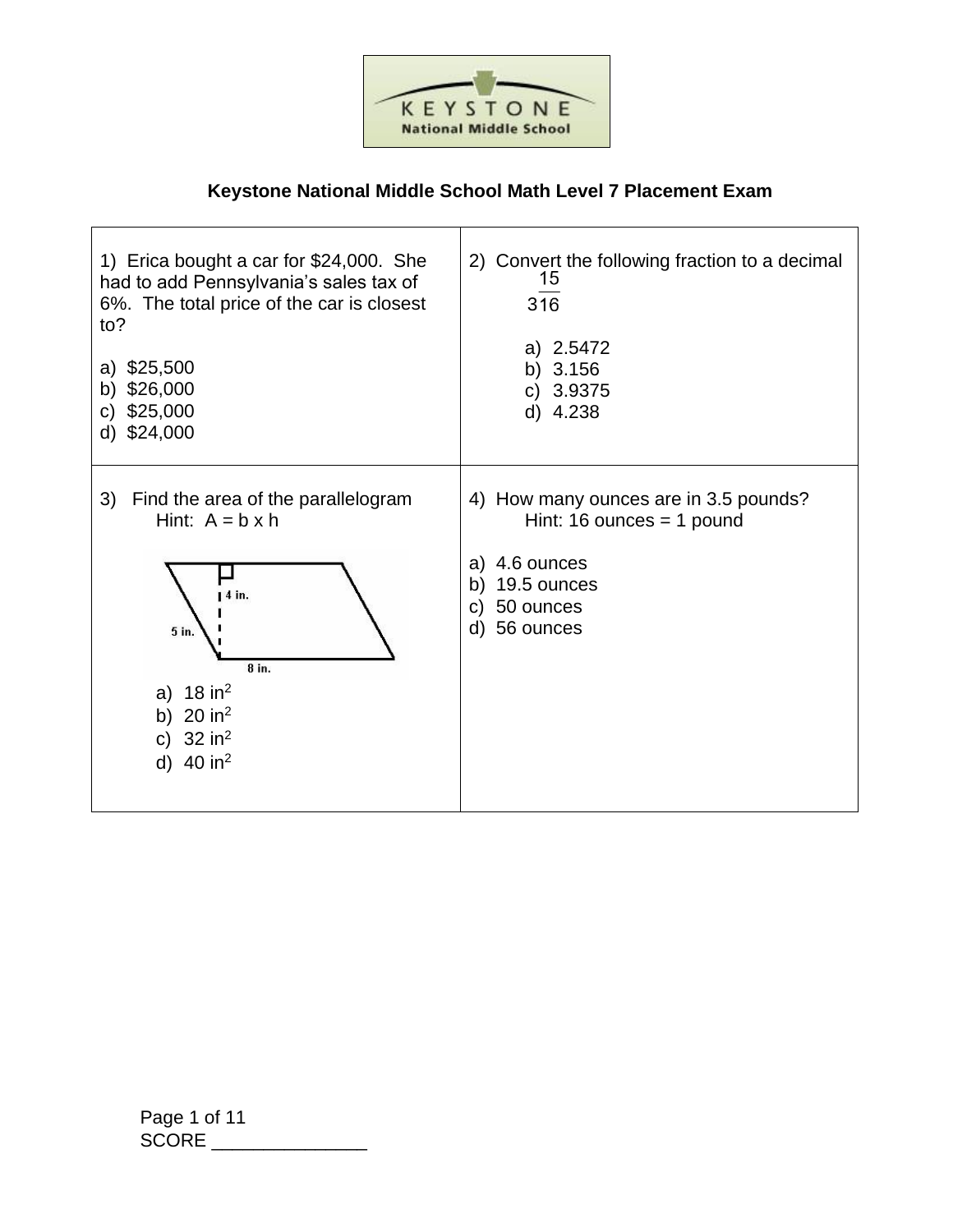| 5) 200 students at a local college campus<br>were asked to choose between chocolate<br>and vanilla ice cream. 50 of the 200<br>students chose chocolate. If the college<br>has a total of 1000 students,<br>approximately how many students would | 6) A cereal box has the following dimensions:<br>height of 12 inches and width of 2 inches. If<br>the volume of the box is 192 cubic inches,<br>find the length of the box. Hint: $V = Iwh$ |
|---------------------------------------------------------------------------------------------------------------------------------------------------------------------------------------------------------------------------------------------------|---------------------------------------------------------------------------------------------------------------------------------------------------------------------------------------------|
| prefer chocolate ice cream?                                                                                                                                                                                                                       | a) 10 inches                                                                                                                                                                                |
|                                                                                                                                                                                                                                                   | b) 8 inches                                                                                                                                                                                 |
| 1000<br>a)                                                                                                                                                                                                                                        | c) 14 inches                                                                                                                                                                                |
| 250<br>b)                                                                                                                                                                                                                                         | d) 6 inches                                                                                                                                                                                 |
| -50<br>C)                                                                                                                                                                                                                                         |                                                                                                                                                                                             |
| -500                                                                                                                                                                                                                                              |                                                                                                                                                                                             |

 $\overline{\phantom{a}}$ 

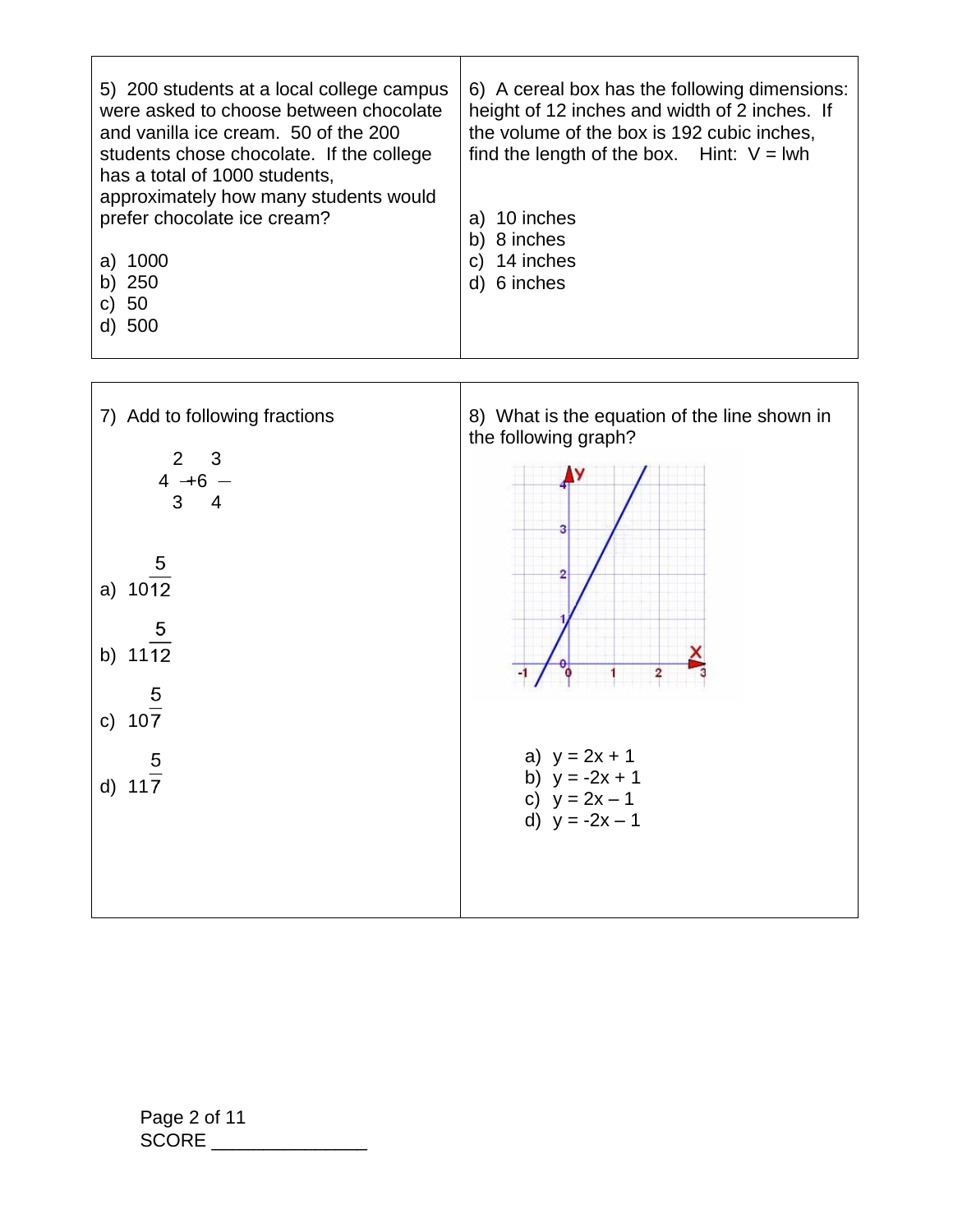| 9) Out of the 15 friends that I have, the<br>proportion of blonds to brunettes is 6 to 9.<br>Which of the following statements is false?<br>a) The ratio of the number of friends Complete the table<br>to brunettes is 15 to 9<br>b) The ratio of brunettes to blonds<br>is 6 to 9<br>c) The ratio of blonds to the number<br>of friends is 6 to 15<br>d) The ratio of brunettes to the<br>number of friends is 9:15 | 10) Given the function<br>$y = 2x - 3$<br>X<br>у<br>$-4$<br>0<br>$\frac{1}{2}$<br>a) $5, 3, -2$<br>b) $-11, -3, -2$<br>c) $-5, -3, 1$<br>$d) -11, 3, 4$                                                        |
|-----------------------------------------------------------------------------------------------------------------------------------------------------------------------------------------------------------------------------------------------------------------------------------------------------------------------------------------------------------------------------------------------------------------------|----------------------------------------------------------------------------------------------------------------------------------------------------------------------------------------------------------------|
| 9<br>11) The trail is 10 of a mile long. It is<br>marked by 6 evenly spaced markers. How<br>far apart are the markers placed? Simplify<br>your answer<br>4miles<br>b) $\frac{18}{3}$ miles<br>c) $\frac{20}{9}$ miles<br>d) 60 miles                                                                                                                                                                                  | 12) A bag contains 3 red marbles, 4 black<br>marbles, and 5 yellow marbles. What are the<br>chances of picking a marble that is not black?<br>a)<br>b)<br>$\overline{\overline{3}}$<br>c)<br>d) $\overline{3}$ |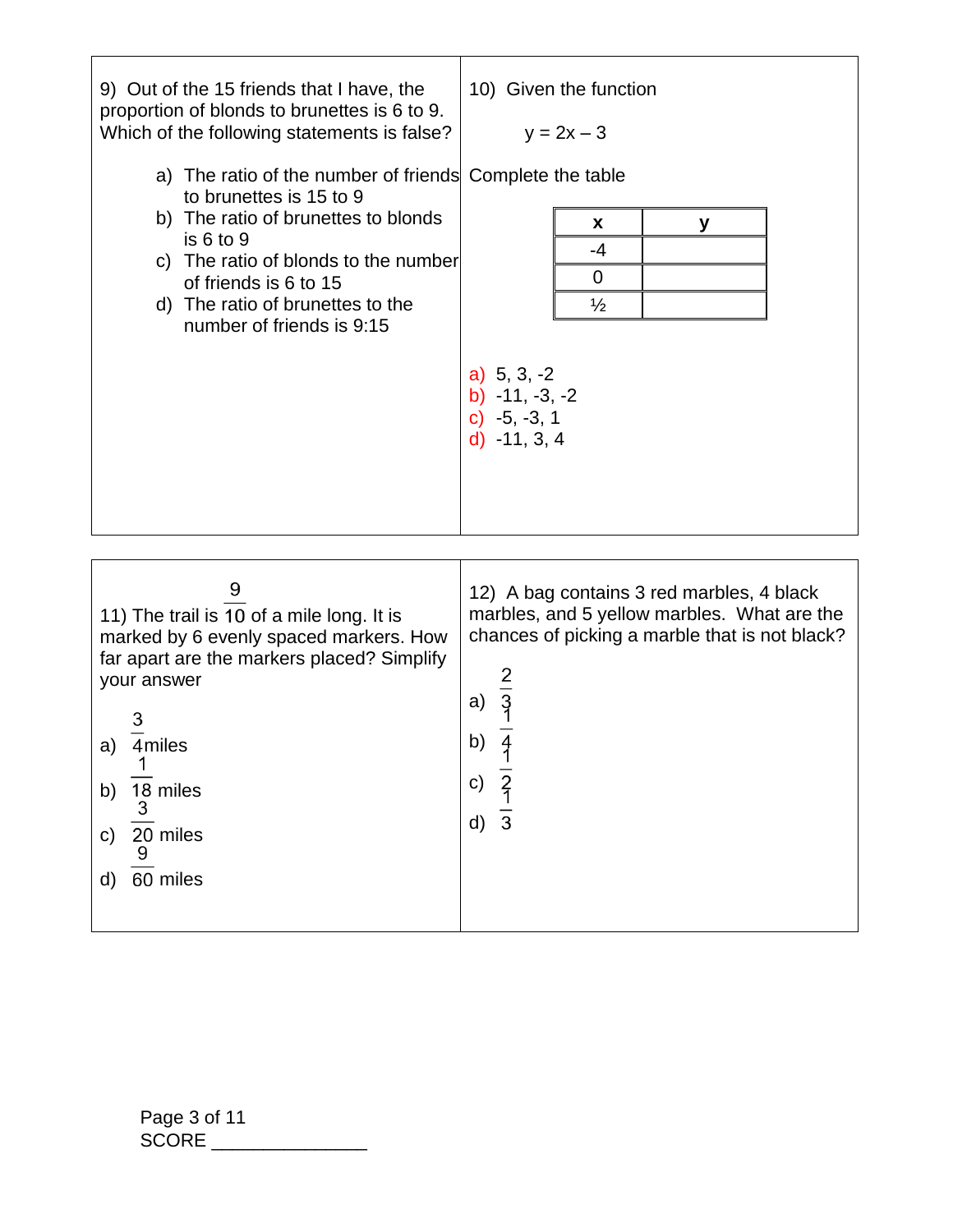| 13) Simplify                                                                                                                                                       | 14) Solve                                                                                                          |
|--------------------------------------------------------------------------------------------------------------------------------------------------------------------|--------------------------------------------------------------------------------------------------------------------|
| $3 + 4(8-5) \div 6^3$                                                                                                                                              | $7 + 5 [(3+2)^{2} - (2^{3}+1)]$                                                                                    |
| a) 6.5<br>b) 29<br>c) $11$<br>d) 34.16                                                                                                                             | a) 22<br>b) 36<br>c) 97<br>d) 87                                                                                   |
| 15) What are the next two numbers in the<br>pattern<br>$2, 7, 22, 67, \_\_\_\_\_\_\_\_\_\_\_\_\_\_\_\_$<br>a) 95, 120<br>b) 91, 131<br>c) 202, 607<br>d) 150, 2918 | 16) Convert 0.64 to a fraction<br>a) $\frac{1}{5}$<br>b) $\frac{3}{2}$<br>c) $\frac{64}{10}$<br>d) $\overline{25}$ |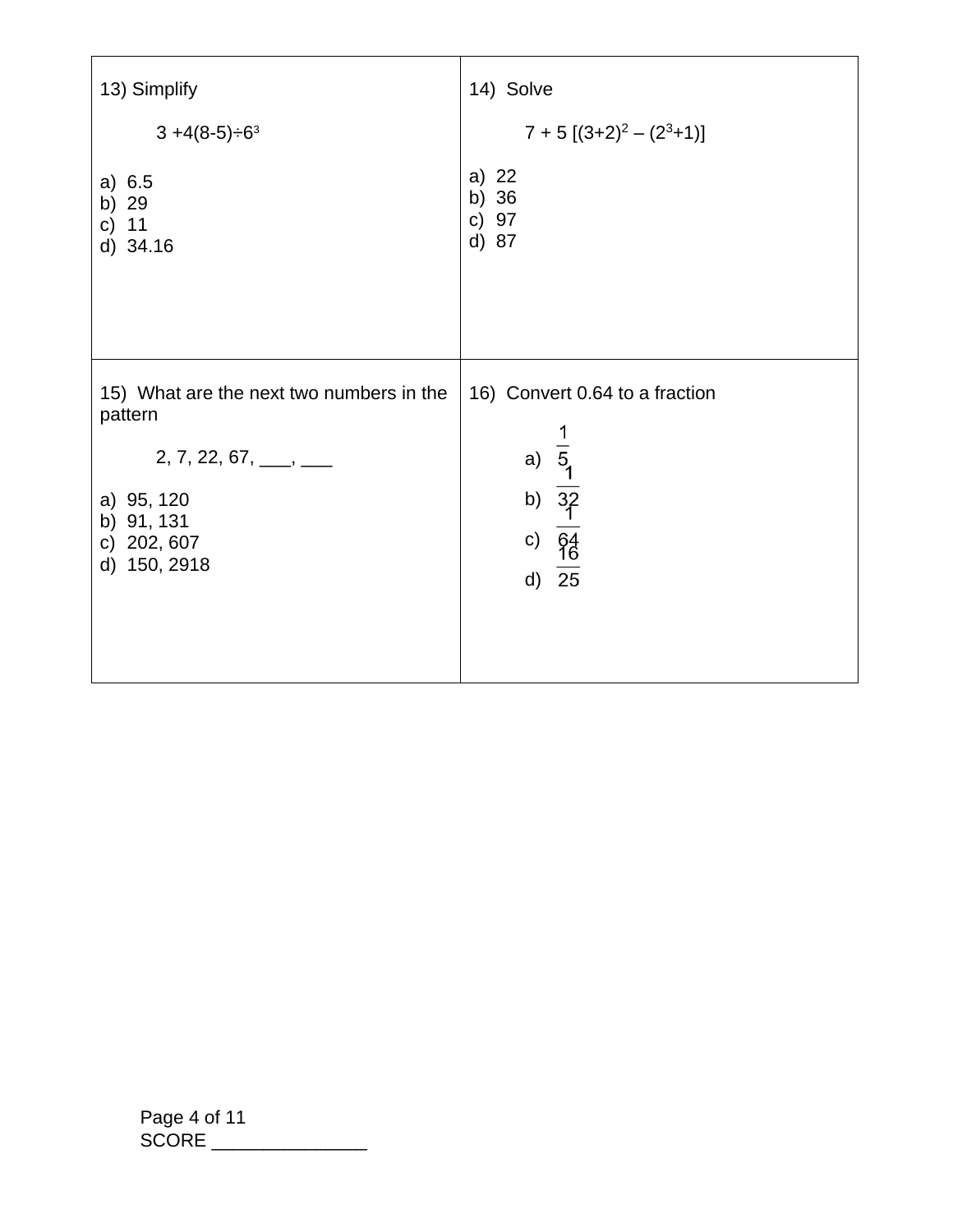| 17) Identify the coordinates of point A<br>- y<br>Α<br>0<br>$a)$ $(2,3)$<br>b) $(3,2)$<br>$(-2,3)$<br>d) $(-3,-2)$                                                                                    | 18) What is the ratio of yellow suns to blue<br>moons?<br>$\blacktriangle$<br>a) $3:5$<br>b)<br>3:8<br>c) $5:3$<br>d) 5:8                                           |
|-------------------------------------------------------------------------------------------------------------------------------------------------------------------------------------------------------|---------------------------------------------------------------------------------------------------------------------------------------------------------------------|
| 19) Solve for X<br><b>X</b> x 3 $\frac{3}{10}$ = 2 $\frac{2}{5}$<br>a) $\frac{1}{4}$<br>b) $\frac{2}{8}$<br>c) $\frac{11}{11}$<br>$d)$ 11                                                             | 20) Solve for x<br>$3x - 7 = 14$<br>$\frac{7}{-3}$<br>$\frac{7}{2}$<br>$\frac{7}{3}$<br>$\frac{7}{7}$<br>a)<br>b)<br>c)<br>7<br>d)                                  |
| 21) Joe can type 60 words per minute.<br>How long will it take him to type a 4800<br>word essay?<br>a) 2 hours 10 minutes<br>b) 1 hour 30 minutes<br>1 hour 20 minutes<br>C)<br>d) 2 hours 20 minutes | 22) Dan scored 4 of the points at last night's<br>basketball game. What percentage of the<br>total points did he score?<br>a) $14%$<br>b) 20%<br>c) $25%$<br>d) 40% |

Page 5 of 11 SCORE \_\_\_\_\_\_\_\_\_\_\_\_\_\_\_\_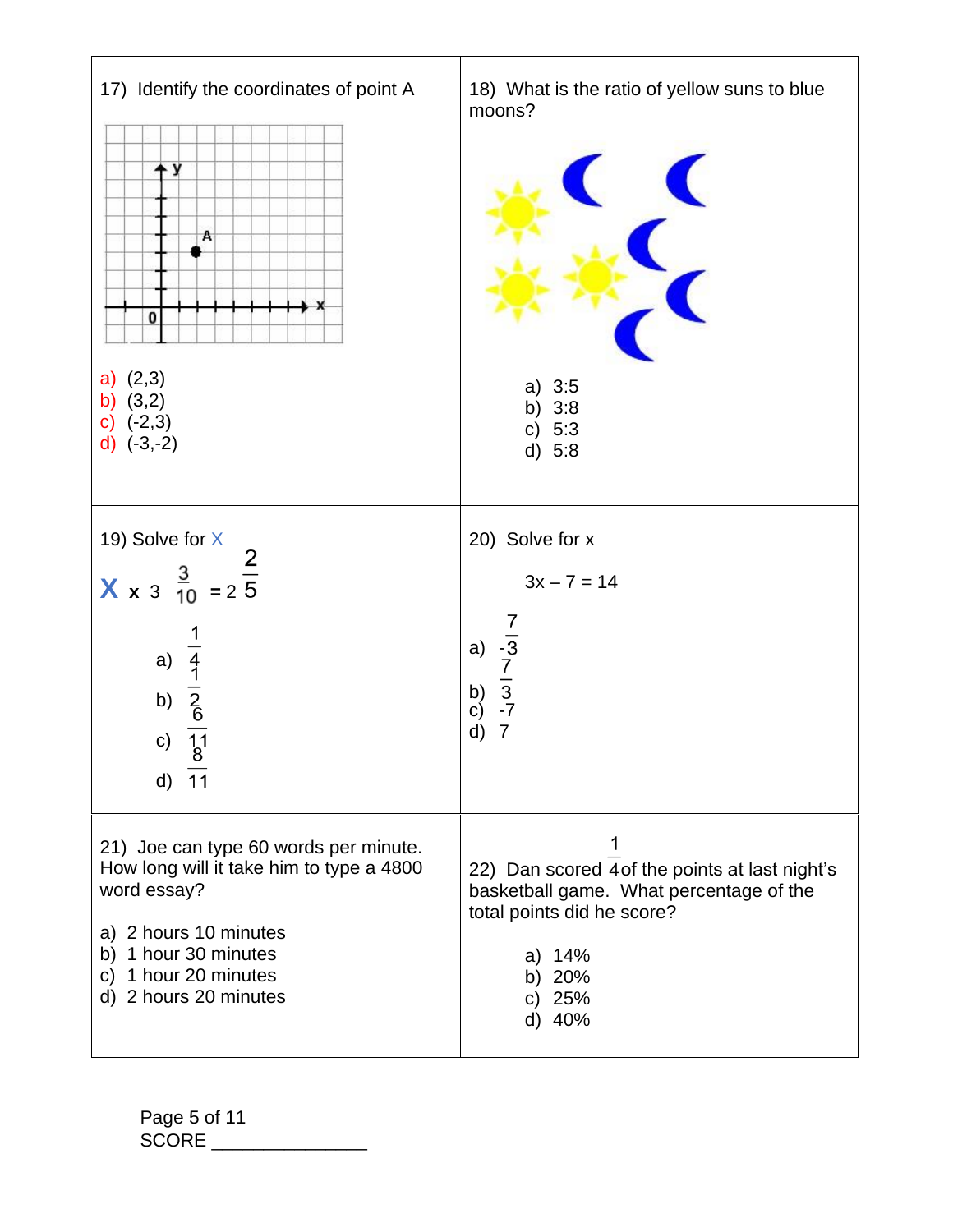| 23) Solve                                                                               | 24) Which of the following is a translation of                                                                                                                                                                    |
|-----------------------------------------------------------------------------------------|-------------------------------------------------------------------------------------------------------------------------------------------------------------------------------------------------------------------|
| $7+(6x5^2+3)$                                                                           | "six less than three times a number x"                                                                                                                                                                            |
| a) 70                                                                                   | a) $3x-6$                                                                                                                                                                                                         |
| b) 85                                                                                   | b) $6x-3$                                                                                                                                                                                                         |
| c) 91                                                                                   | c) $6-3x$                                                                                                                                                                                                         |
| d) 160                                                                                  | $d)$ 3-6 $x$                                                                                                                                                                                                      |
| 25) Compare the quantities                                                              | 26) How many seconds are in 2 hours and 2                                                                                                                                                                         |
| $\frac{2}{3}$ , $\frac{1}{4}$ and $\frac{1}{3}$ $\frac{3}{4}$                           | minutes?                                                                                                                                                                                                          |
| a) <                                                                                    | a) 240                                                                                                                                                                                                            |
| b) >                                                                                    | b) 7,320                                                                                                                                                                                                          |
| $c) =$                                                                                  | c) $8,400$                                                                                                                                                                                                        |
| d) none of the above                                                                    | d) $2,400$                                                                                                                                                                                                        |
| $3x-4y$                                                                                 | 28) Reduce answer to the lowest terms                                                                                                                                                                             |
| 27) Evaluate ______ if $x = 4$ and $y = -2$                                             | $\frac{2}{5} \frac{2}{x7} \frac{5}{x8}$                                                                                                                                                                           |
| 2x                                                                                      | a) $\frac{1}{2}$<br>b) $\frac{1}{5}$<br>c) $\frac{14}{2}$                                                                                                                                                         |
| a) $\frac{2}{1}$<br>b) $\frac{1}{2}$<br>c) $\frac{5}{5}$<br>d) $\frac{2}{2}$            | d)                                                                                                                                                                                                                |
| d)                                                                                      | 28                                                                                                                                                                                                                |
| 29) Solve<br>$(8 - (+2)) \times (7 + (-2)) =$<br>a) $30$<br>b) $50$<br>c) $70$<br>d) 90 | 30) What is the mathematical expression for<br>"the \$100 earned was split between all the<br>people and each got \$12.50"?<br>a) $100 - p = 12.50$<br>b) $100/p = 12.50$<br>c) $100p = 12.50$<br>d) 100p + 12.50 |

Page 6 of 11 SCORE \_\_\_\_\_\_\_\_\_\_\_\_\_\_\_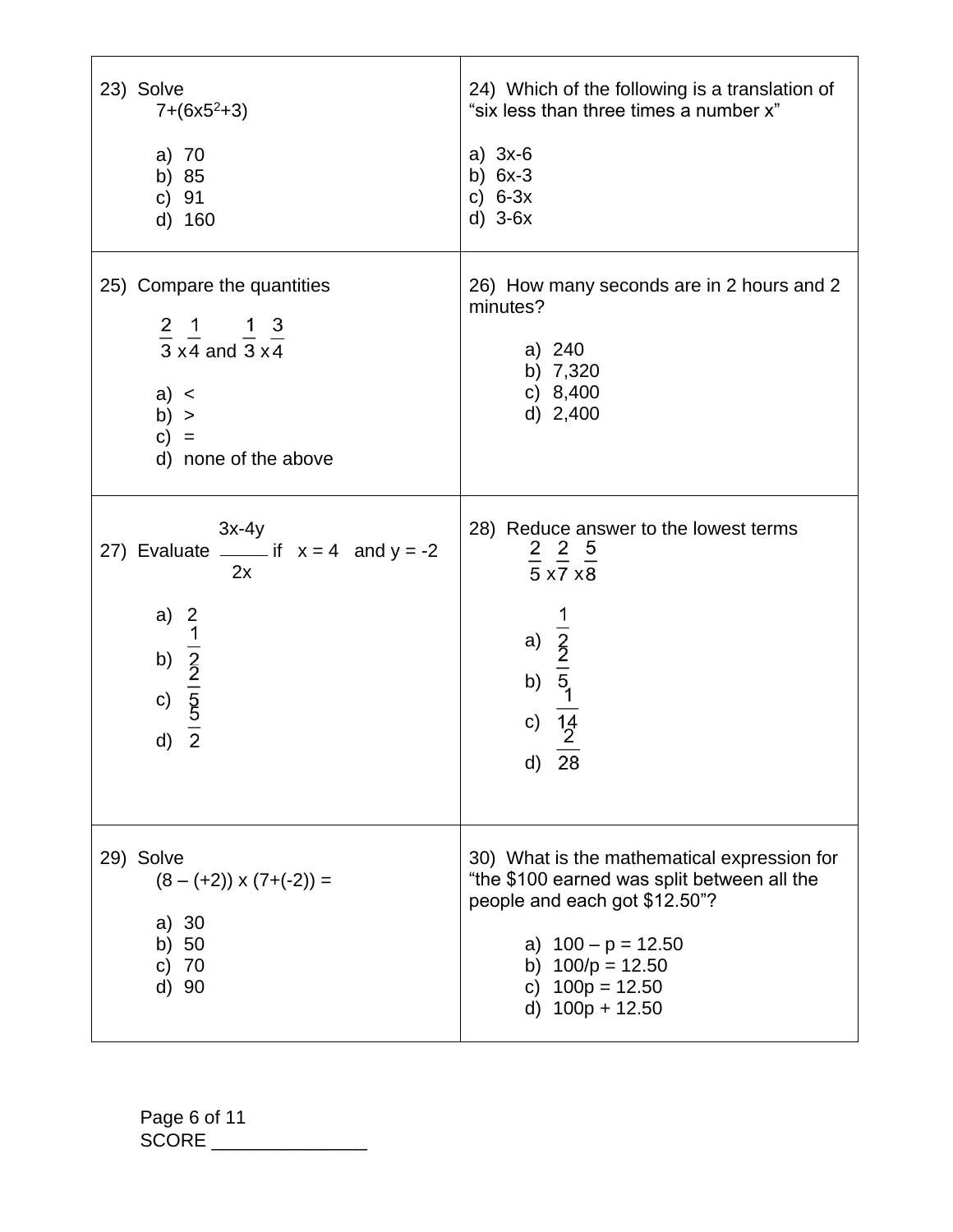| 31) Use the table to find the number of<br>students who scored in the 70's<br><b>Stem</b><br>Leaf<br>9<br>1, 4, 7, 7, 9<br>8<br>0, 1, 1, 4, 7<br>$\overline{7}$<br>2, 4, 4, 6<br>5, 6, 9<br>6<br>a)<br>5<br>b) $7$<br>C)<br>6<br>d) 4                                  | 32) Sue has twice as much money as Chris.<br>Together they have nine dollars. Let x equal<br>the amount of money that Chris has. Which<br>of the following equations can be used to find<br>the amount of money that Sue and Chris each<br>have?<br>a) $x + 2x = 9$<br>b) $2(x+2) = 9$<br>c) $2x = 9$<br>d) $2x - x = 9$                                                                  |
|------------------------------------------------------------------------------------------------------------------------------------------------------------------------------------------------------------------------------------------------------------------------|-------------------------------------------------------------------------------------------------------------------------------------------------------------------------------------------------------------------------------------------------------------------------------------------------------------------------------------------------------------------------------------------|
| 33) Frank has 224 board games. He<br>3<br>bought 4 of his games on the Internet.<br>Of the games he bought on the Internet, 6<br>are card games. How many card<br>games did he buy on the Internet?<br>a) 14 games<br>b) $30$ games<br>c) $28$ games<br>d)<br>42 games | 34) Find the value of $x$ and $y$<br>21<br>x<br>24<br>8<br>12<br>a) $x=4$ and $y=5$<br>b) $x=8$ and $y=3$<br>c) $x=16$ and $y=14$<br>d) $x=14$ and $y=7$                                                                                                                                                                                                                                  |
| 35) You select a letter at random from the<br>following letters<br>В<br>C<br>Е<br>A<br>D<br>Find the theoretical probability of selecting<br>a vowel?<br>$\frac{1}{2}$ $\frac{2}{5}$ $\frac{1}{5}$ $\frac{4}{7}$<br>a)<br>b)<br>c)<br>d)                               | 36) The chart below shows the response<br>from 20 students as to how many times a day<br>he or she drinks from the water fountain.<br>What is the median?<br>$\overline{2}$<br>0<br>1<br>1<br>5<br>$\overline{2}$<br>3<br>5<br>1<br>10<br>3<br>$\overline{2}$<br>$\overline{2}$<br>5<br>4<br>3<br>5<br>5<br>$\overline{2}$<br>$\overline{2}$<br>a) $2$<br>b) $2.5$<br>C)<br>3<br>$d)$ 3.5 |

Page 7 of 11 SCORE \_\_\_\_\_\_\_\_\_\_\_\_\_\_\_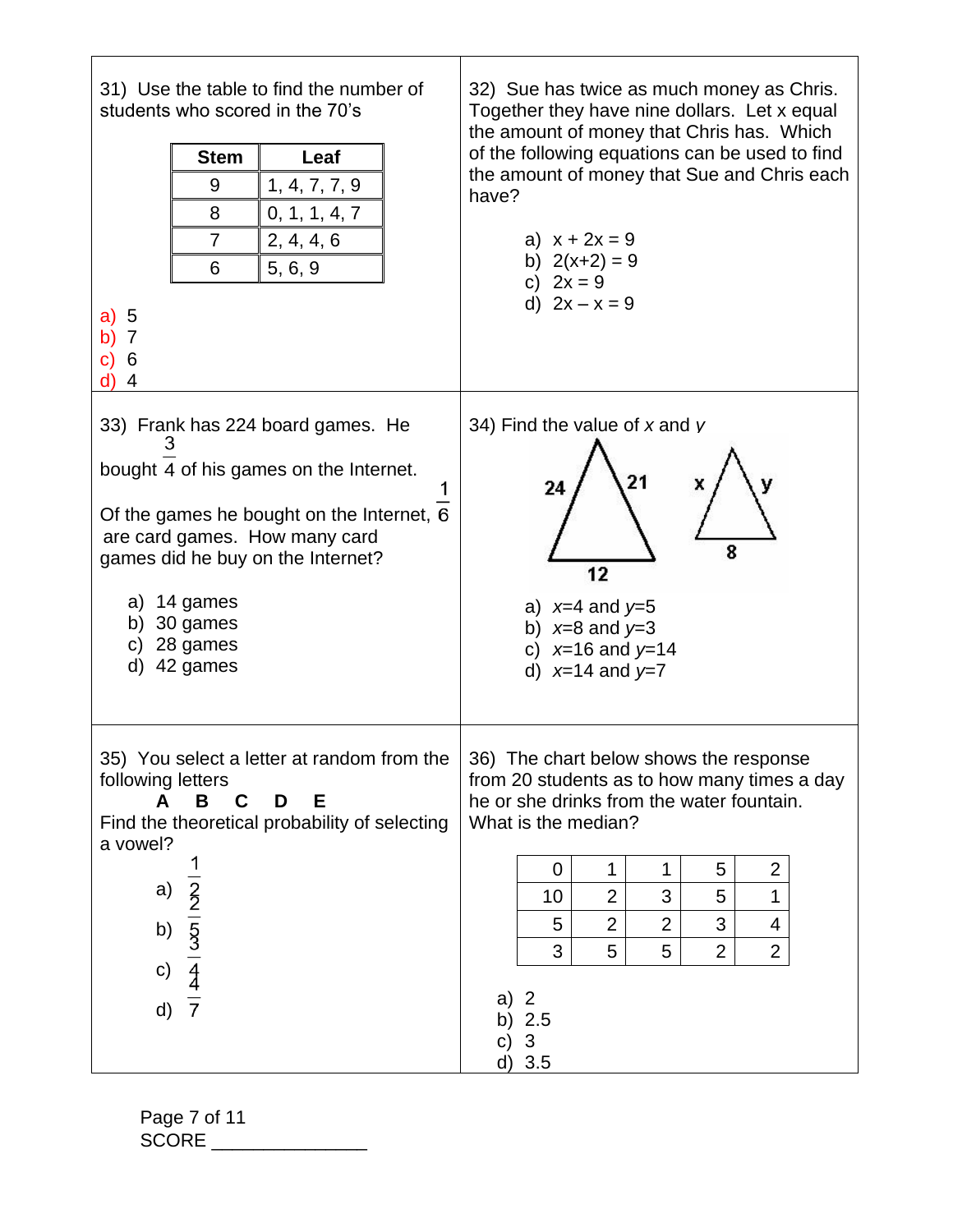

Page 8 of 11 SCORE  $\Box$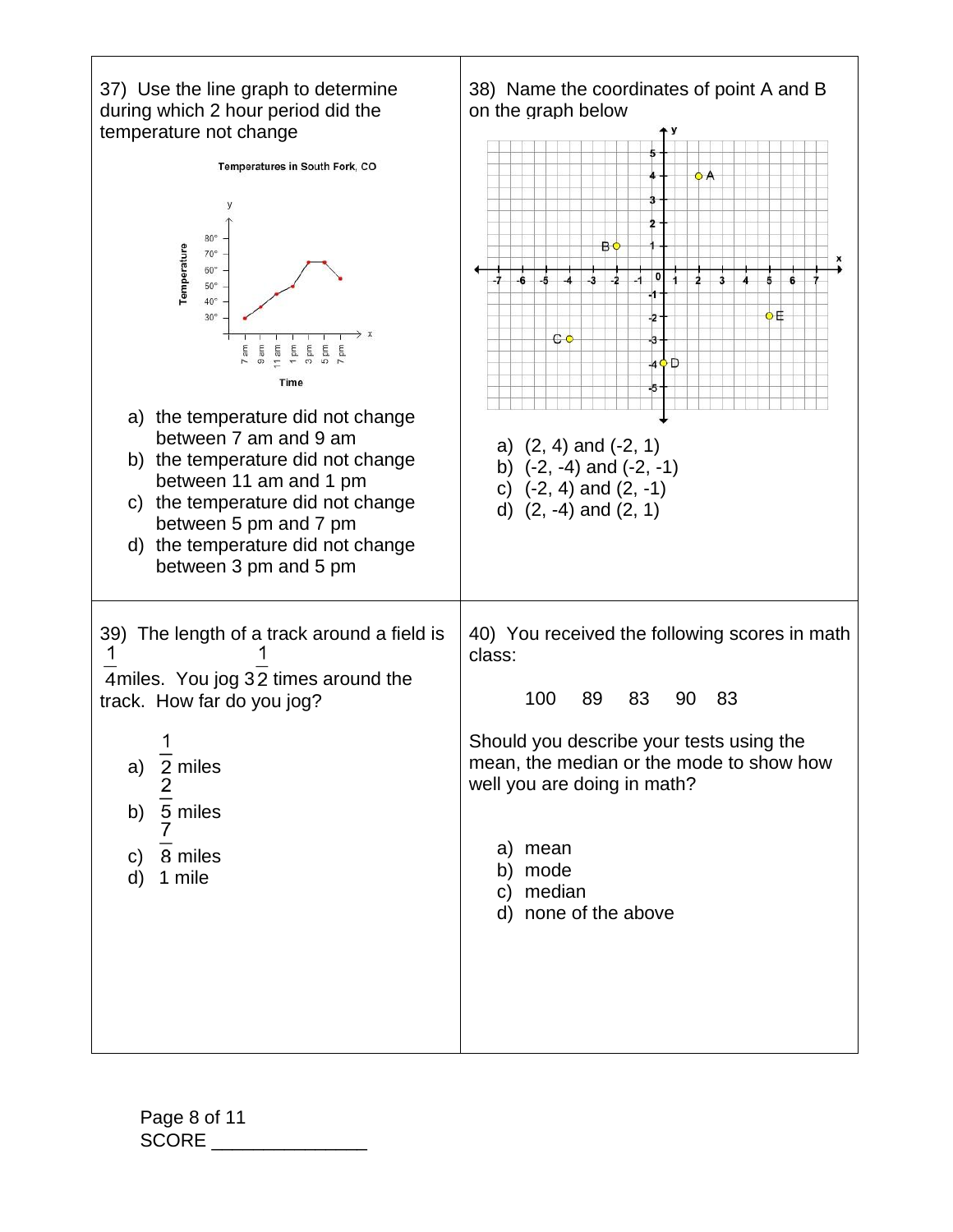

Page 9 of 11 SCORE \_\_\_\_\_\_\_\_\_\_\_\_\_\_\_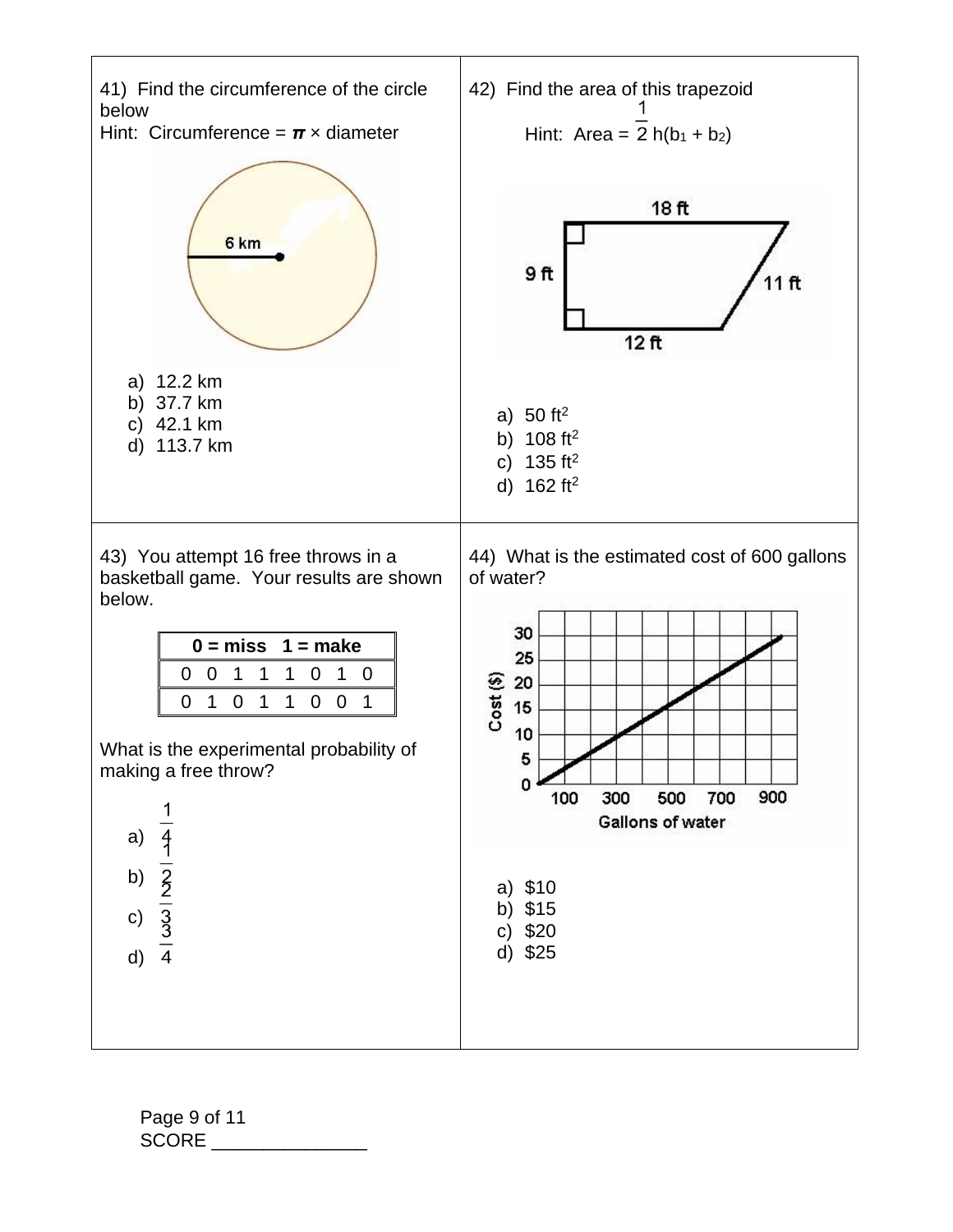

Page 10 of 11 SCORE \_\_\_\_\_\_\_\_\_\_\_\_\_\_\_